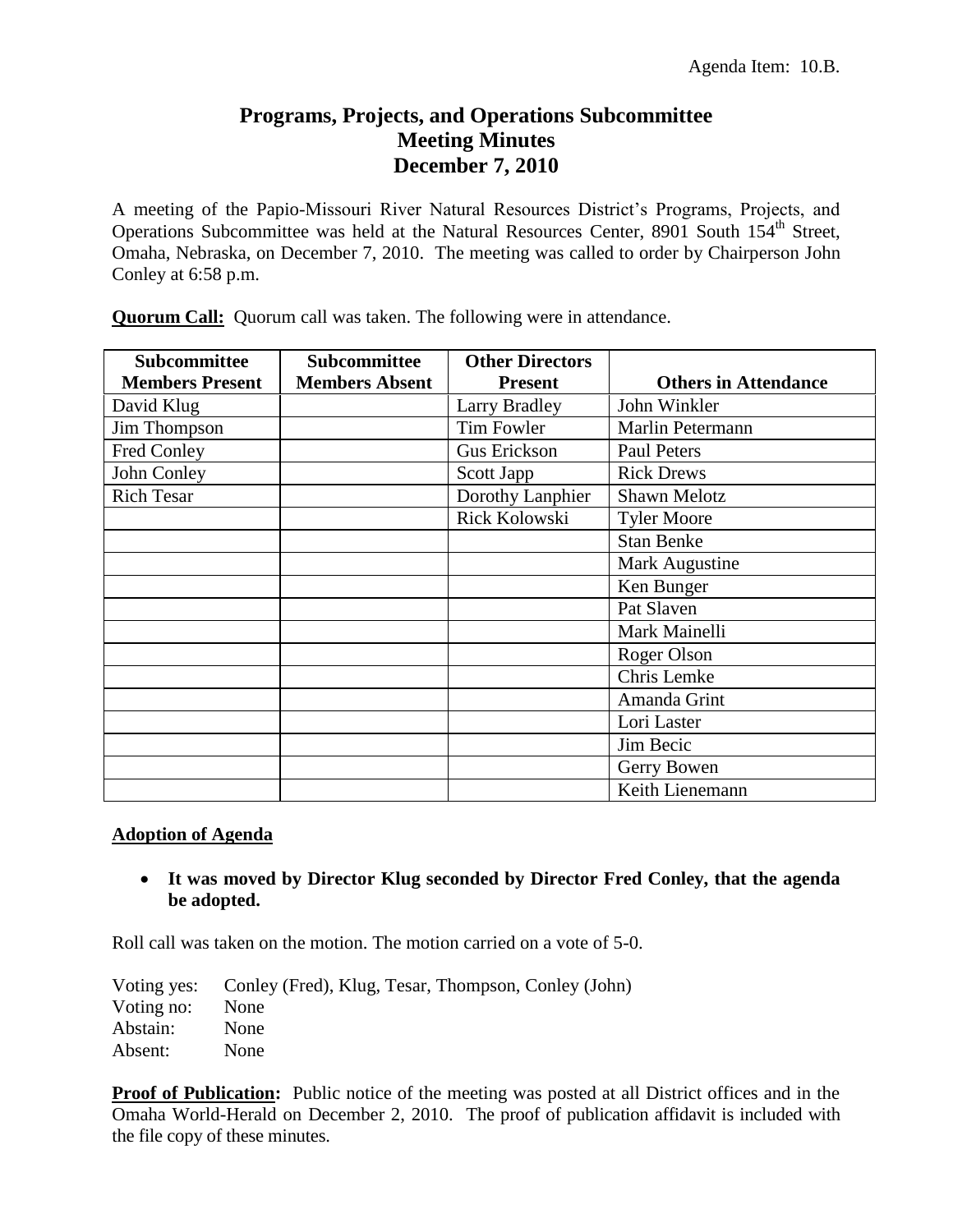## **Burt-Washington Drainage District Request for Funding for the Burt County Drainage Ditch Cut Off Project:**

Jim Becic gave an overview of the project noting that the Burt-Washington Drainage District is proposing to construct a drainage ditch cutoff which would intercept flow from the upstream hills and divert to the Missouri River. Bids for the project were received and the estimated project cost is \$2.8 million with an estimated \$1.6 million in construction costs and another \$1.2 million in right of way, design and utility relocates. Mr. Becic noted that the NRD has a history of working with this drainage district on special watershed projects notably the Silver Creek watershed which drains into the area that the diversion ditch is planned for. It was recommended by staff that the NRD work with the drainage district to establish another special watershed to target runoff upstream before it gets to the drainage ditch cutoff.

Randy Olson addressed the Subcommittee as the representative of the Burt Washington Drainage District. He gave a presentation on the project, Brunker Ditch Extension, and the history of the B-W Drainage District. Mr. Olson noted that the project provides flood protection for the communities of Tekamah and Herman as well as protecting agricultural land.

Mark Mainelli, with Mainelli Wagner and Assoc. addressed the Subcommittee as the engineer for the project. He noted that his firm had been working on the project for 3 years and that the channel design was optimized to handle all water flowing to it rather than for a certain storm frequency. The channel also incorporates environmental considerations such as providing less steep side slopes, buffers and wetland mitigation. He noted that right of way is nearly complete and that all permits including the 404 permit have been obtained.

There was discussion with the Board and staff that the NRD's practice in the past has been to work on special watershed projects which by definition in the program is upstream controls to help with flooding and sediment. It was noted that the B-W Drainage District should continue discussions with the NRD on this project and look at potential projects which might fit the special watershed program.

 **It was moved by Director Fred Conley and seconded by Director Thompson that the Subcommittee recommend to the Board of Directors that the Burt-Washington Drainage District funding request for the Brunker Ditch Cutoff Project be denied and that Management work with the Drainage District and NRCS to select a recommended Special Watershed Project Area for consideration of planning and implementation by the Board.**

Roll call was taken on the motion. The motion carried on a vote of 5-0.

Voting yes: Conley (Fred), Klug, Tesar, Thompson, Conley (John) Voting no: None Abstain: None Absent: None

### **Nebraska Game and Parks Request for Cost Share Assistance for Debris Removal at Lied Platte River Bridge**:

Gerry Bowen addressed the Subcommittee and described the arrangements for the Lied Bridge. The Papio NRD cost shared on the bridge but the operation and maintenance was the responsibility of Nebraska Game and Parks; however, there was a clause that left operation and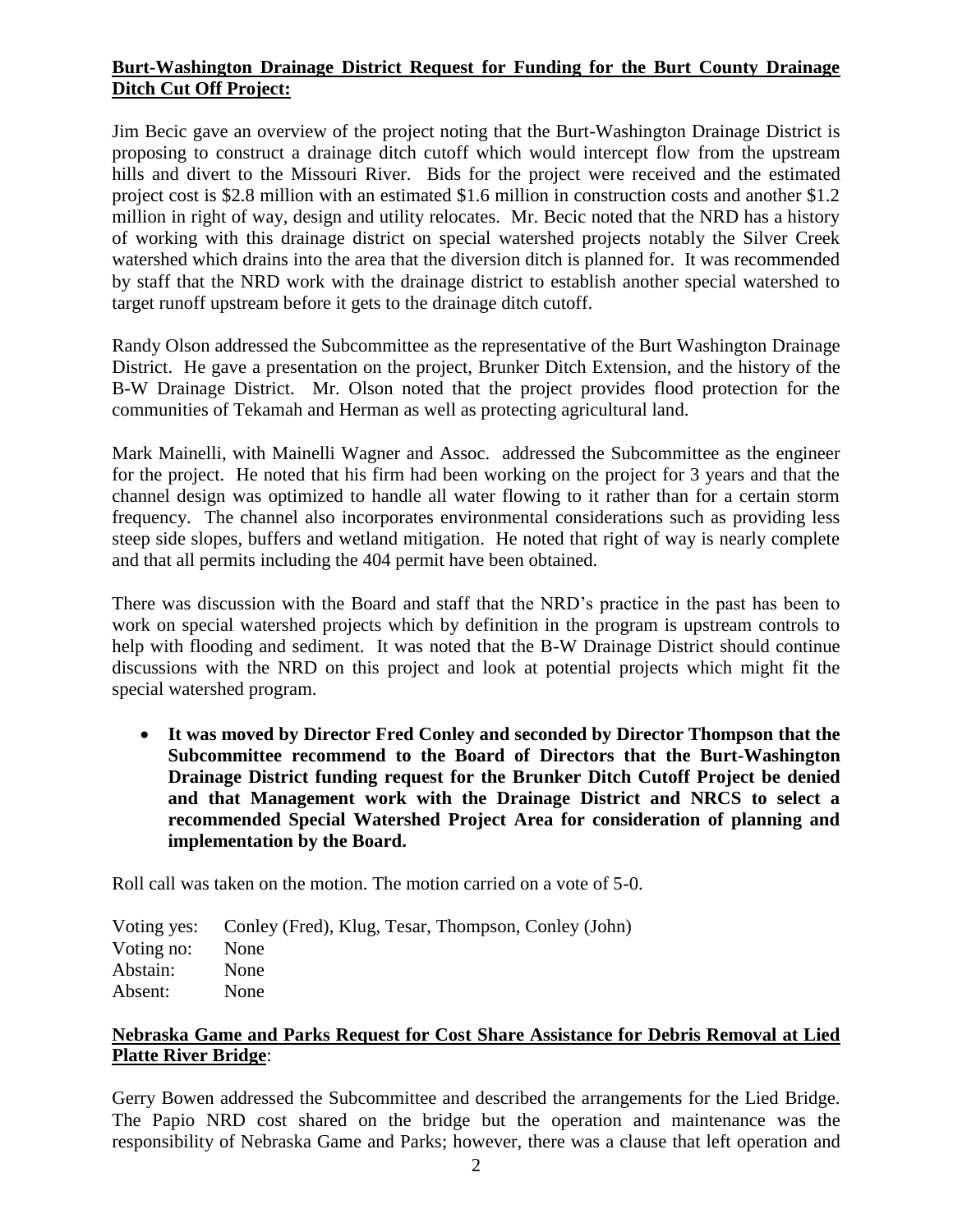maintenance for extreme or catastrophic events open. High water in the early summer caused a substantial amount of debris to be cleaned up along the bridge. Federal money is available for 75% of the costs to remove and dispose of the debris and Game and Parks is requesting that the Papio NRD and Lower Platte South NRD share the remaining 25%. Gerry noted that the Lower Platte South NRD plans to recommend approval of the cost share at their Board meeting.

Roger Kuhn, Nebraska Game and Parks, addressed the Subcommittee and verified that the disposal of debris was included in the cost estimates provided. He also noted that they plan to remove the debris before spring and before the ice is off the river because the debris could cause ice jam problems.

 **It was moved by Director Klug and seconded by Director Fred Conley that the Subcommittee recommend to the Board that the District cost share equally with the Nebraska Game and Parks Commission and the Lower Platte South NRD on the non-federal share of the cost for debris removal at the Lied Platte River Bridge resulting from the June 2010 flood, in an amount not to exceed \$23,330.**

Roll call was taken on the motion. The motion carried on a vote of 5-0.

| Voting yes: Conley (Fred), Klug, Tesar, Thompson, Conley (John) |
|-----------------------------------------------------------------|
| None                                                            |
| None                                                            |
| None                                                            |
|                                                                 |

#### **Zorinsky Basin No. 1 Interlocal Agreement with City of Omaha:**

Gerry Bowen gave an overview of the Zorinsky Basin No. 1 (ZB1) project noting that it is part of the City of Omaha's Community Based Watershed Plan for Zorinsky Lake. Four basins were shown as part of that plan to protect the water quality in Zorinsky Lake. Two of the four have been constructed, Westbay Woods and Whitehawk. The remaining two are both located west of Hwy 92. ZB1 is part of the Papillion Creek Watershed Management Plan and is in the first three year Implementation Plan.

Paul Woodward, Olsson Associates, gave a brief presentation on the ZB1 structure which is a labyrinth weir structure that would control storms with about 1 inch of rainfall. Controlling this water prior to it reaching Zorinsky Lake will help to remove sediment load from the runoff and protect water quality in Zorinsky Lake. ZB1 would have a permanent pool of water. Mr. Woodward noted that the District has applied for 319 grant funds from Nebraska Department of Environmental Quality and that plans are 60% complete.

Gerry Bowen then discussed the interlocal agreement with the City of Omaha and noted that the District would construct the water quality basin and retain an easement over the weir structure and would maintain that structure while the remaining project area would be the responsibility of the City. Pat Slaven, City of Omaha, addressed the Subcommittee and noted Omaha Parks support of the project.

Keith Lineman, Papio NRD, addressed the Subcommittee and inquired as to the width of the permanent pool and the height of the weir. Shawn Melotz addressed the Subcommittee and asked if this agreement approved ZB1 and ZB2 together. She asked if this agenda item approves the project and if a developer is involved. General Manager Winkler answered that there would still be an NRD approval of the construction contract for the project and that this agenda item